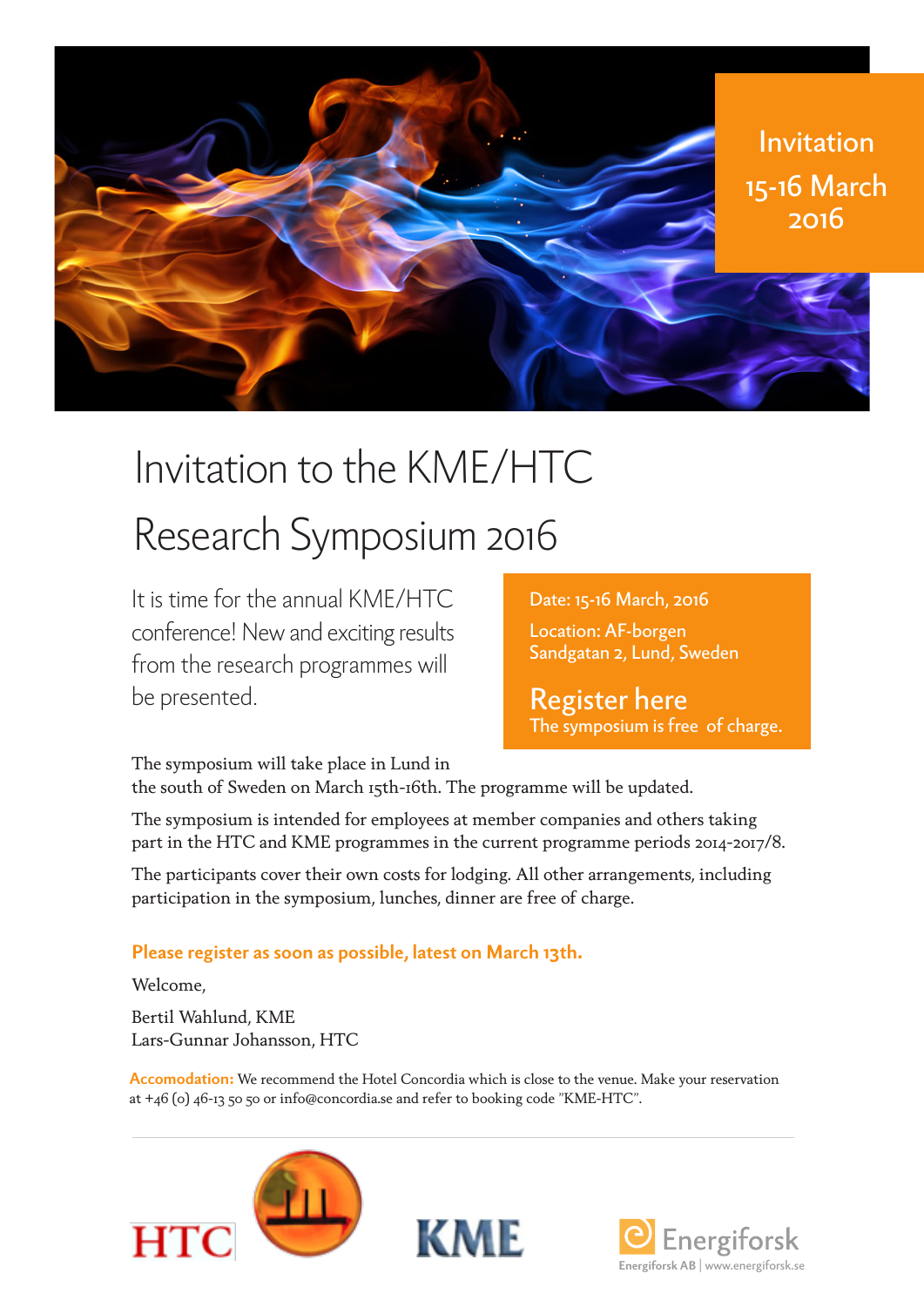### Programme

**09.00 Registration and Coffee**

#### March 15th: KME-HTC Research Symposium 2016

| 10.00 | <b>Opening</b><br>Chairperson: Bo Jönsson                                                                                                                                                            |  |  |
|-------|------------------------------------------------------------------------------------------------------------------------------------------------------------------------------------------------------|--|--|
|       | <b>Presentation of the KME programme</b>                                                                                                                                                             |  |  |
|       | Bertil Wahlund, Energiforsk                                                                                                                                                                          |  |  |
|       | <b>Presentation of the HTC programme</b>                                                                                                                                                             |  |  |
|       | Lars-Gunnar Johansson, Chalmers                                                                                                                                                                      |  |  |
|       | <b>Gas turbine applications</b>                                                                                                                                                                      |  |  |
|       | Chairperson: Sten Johansson                                                                                                                                                                          |  |  |
| 10.20 | High temperature corrosion in gas turbines (HTC)                                                                                                                                                     |  |  |
|       | Krystyna Stiller, Chalmers & M. Hörnqvist, Chalmers/GKN                                                                                                                                              |  |  |
| 10.40 | LCF and TMF crack growth in cast nickelbased superalloys (KME-702)                                                                                                                                   |  |  |
|       | Johan Moverare, Linköping University                                                                                                                                                                 |  |  |
| 11.10 | Durable MCrAIX Coatings for demanding applications in gas turbines (KME-703)                                                                                                                         |  |  |
|       | Pimin Zhang, Linköping University                                                                                                                                                                    |  |  |
| 11.30 | MoSi, matrix composites for combustion components exposed to high temperature oxidation and hot<br>corrosion (KME-705)<br>Yiming Yao, Chalmers & Erik Ström, Sandvik HT                              |  |  |
| 12.00 | Lunch                                                                                                                                                                                                |  |  |
| 13.00 | Weldability of nickel-base superalloys for energy applications (KME-706)<br>Development of weldability assessment and understanding of hot cracking in boiler and gas turbine<br>materials (KME-719) |  |  |
|       | Lars Nyborg, Chalmers & Joel Andersson, GKN                                                                                                                                                          |  |  |
|       | <b>Steam boiler applications</b>                                                                                                                                                                     |  |  |
|       | Chairperson: Pamela Henderson                                                                                                                                                                        |  |  |
| 13.30 | Critical corrosion phenomena in the combustion of biomass and waste                                                                                                                                  |  |  |
|       | <b>Introduction</b>                                                                                                                                                                                  |  |  |
|       | Jesper Liske, Chalmers                                                                                                                                                                               |  |  |
|       | The effect of chlorine containing salts and HCl(g) on water wall corrosion                                                                                                                           |  |  |





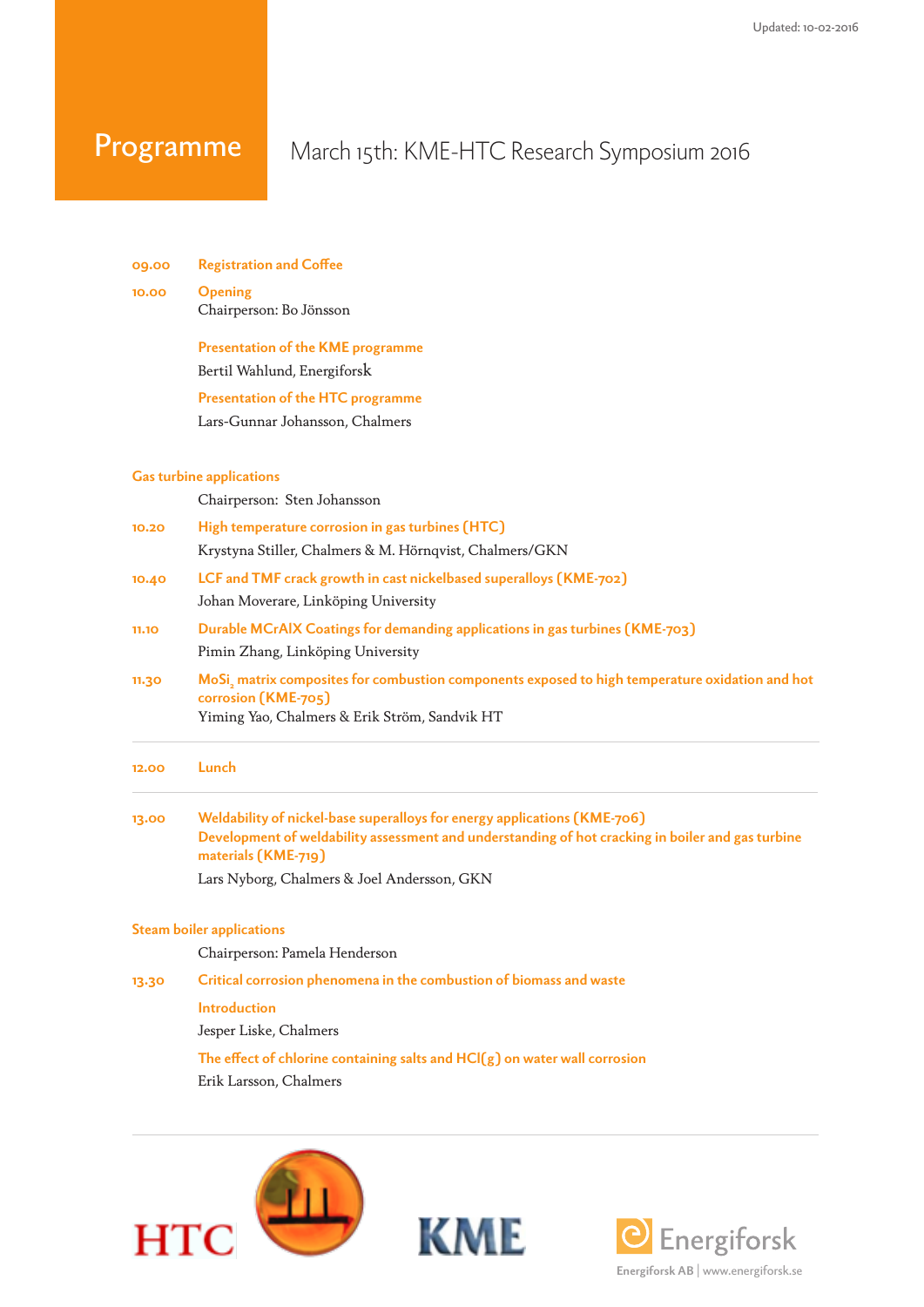### Programme

| The effect of corrosive deposits and gases - KCI continuously deposited in laboratory exposures          |
|----------------------------------------------------------------------------------------------------------|
|                                                                                                          |
|                                                                                                          |
| Increased steam temperature in grate fired boilers - Steamboost (KME-709)                                |
| Combating superheater corrosion by new materials and testing procedures (KME-711+720)                    |
| Sulphur recirculation and improved material selection for high temperature corrosion abatement (KME-714) |
|                                                                                                          |
| The poster session is an important<br>part of the conference and comple-                                 |
| ments the oral sessions. It is intended<br>for in-depth presentations of scien-                          |
| tific results and for reporting project<br>activities not covered by the orals.                          |
|                                                                                                          |

#### March 16th: KME-HTC Research Symposium 2016

#### **Steam boiler applications, continuation**

#### Chairperson: Sonja Enestam

| 08.30 | High temperature corrosion in used wood fired boilers (KME-708)<br>Pamela Henderson, Vattenfall             |
|-------|-------------------------------------------------------------------------------------------------------------|
| 09.00 | Boiler corrosion at lower temperatures – influence of lead, zinc and chlorides found in used wood (KME-717) |
|       | Rikard Norling, Swerea KIMAB                                                                                |
| 09.20 | Composite Metal Polymer for non-stick improvements in CHP plants (KME-715)                                  |
|       | Matti Huhtakangas, MH Engineering & Rikard Norling, Swerea KIMAB                                            |